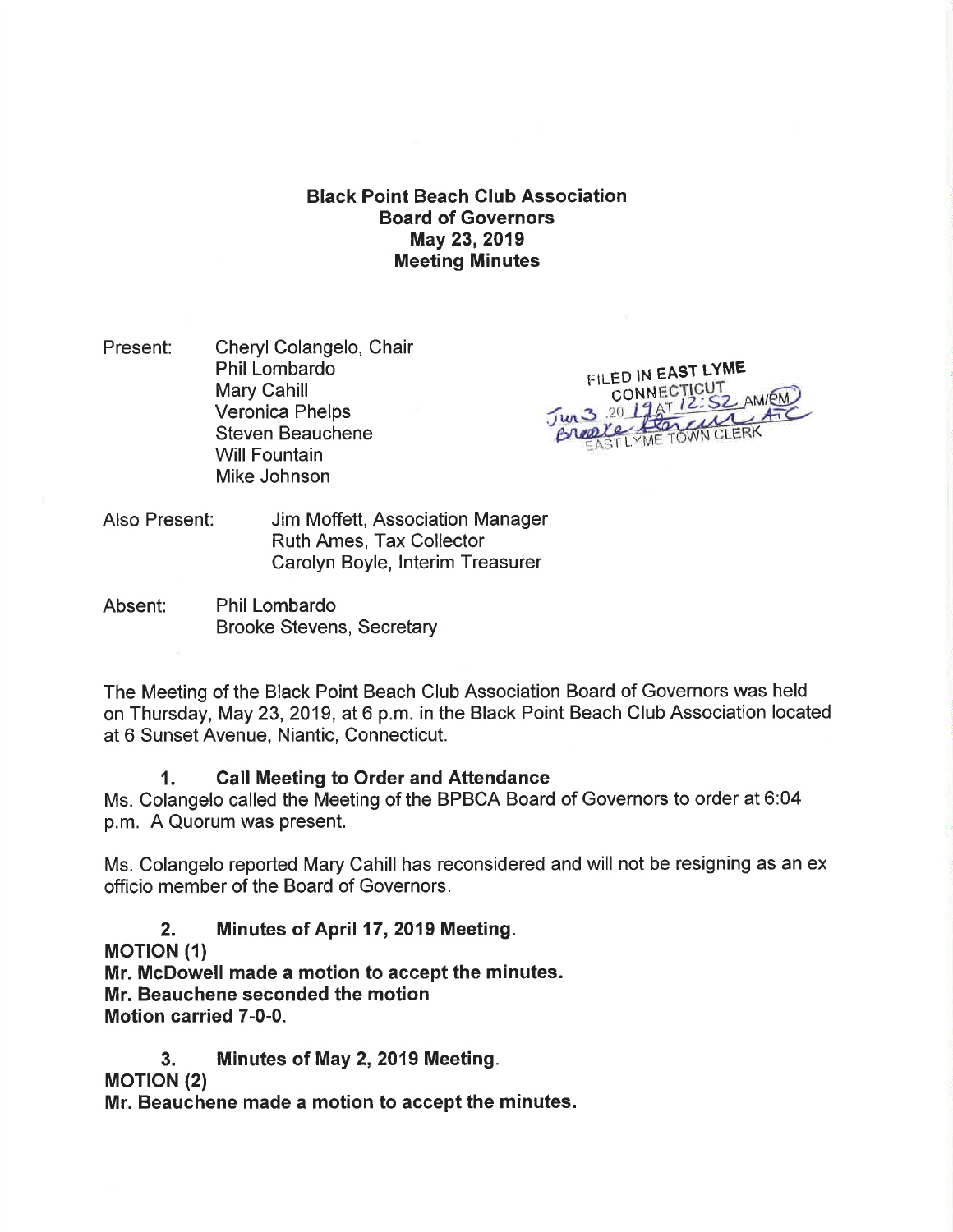## Mr. McDowell seconded the motion Motion carried 7-0-0.

## 4. Public Gomments

John Celino, 60 East Shore Drive, was glad to see from previous minutes that the Board would be getting a surveyor for the West Lane subdivision proposal. He said the biggest job is to protect our borders, and urged the Board to hire an attorney to represent us with the developer and the Town Commission.

Cindy Trochi, 22 Bue Heron Road, discussed her concern about the whole subdivision and believes the Association owns the roads and we must protect that.

CarolWard, 23 Blue Heron Road, stressed that we need to get an attorney to work with our surveyor.

## 5. Reports

a. Treasurer – Carolyn Boyle reviewed the Treasurer's report that was previously submitted to the Board.

b. Tax Collector - Ruth Ames reported that all prior years are paid up, and that she has \$600 coming in, which will leave \$1 ,180 outstanding for the current year.

c. Association Manager - Jim Moffett previously submitted a written report to the Board. He will purchase 5 swim buoys with chains for \$600 each for a total of \$3,000. They were previously used for one year. The docks are in and the swim rafts are going in the 2<sup>nd</sup> week of June. The Association's sign at the Osprey Rd. right of way was destroyed by contractors and the homeowner will replace it. He discussed hiring staff for Beach Patrol. He is not doing the gaga pit for the playground in this fiscal year. Two spring toys have been ordered and will be installed. He will have Mel Manwaring cut the grass at the clubhouse every week rather than every other week. Additional cost is \$400. The Board wants to proceed with the Niantic parking lot expansion, so he will go ahead with that. He would like one more bench for the playground. A new bench for White Cap has already been ordered. Golf cart parking will be discussed at the June Board of Governors meeting - Jim will bring a proposal. He will shred old clubhouse rental agreements. The bonfire is scheduled for July 20, which is when the town is holding East Lyme Day. He needs volunteers for the July 4 picnic. He needs some additional signage and will get costs from two different vendors.

## **MOTION (3)**

Ms. Phelps made a motion to adjust the minimum age requirement for Beach Patrol staff to sixteen as long as issues with alcohol are handled by the Association Manager.

Ms. Colangelo seconded the motion.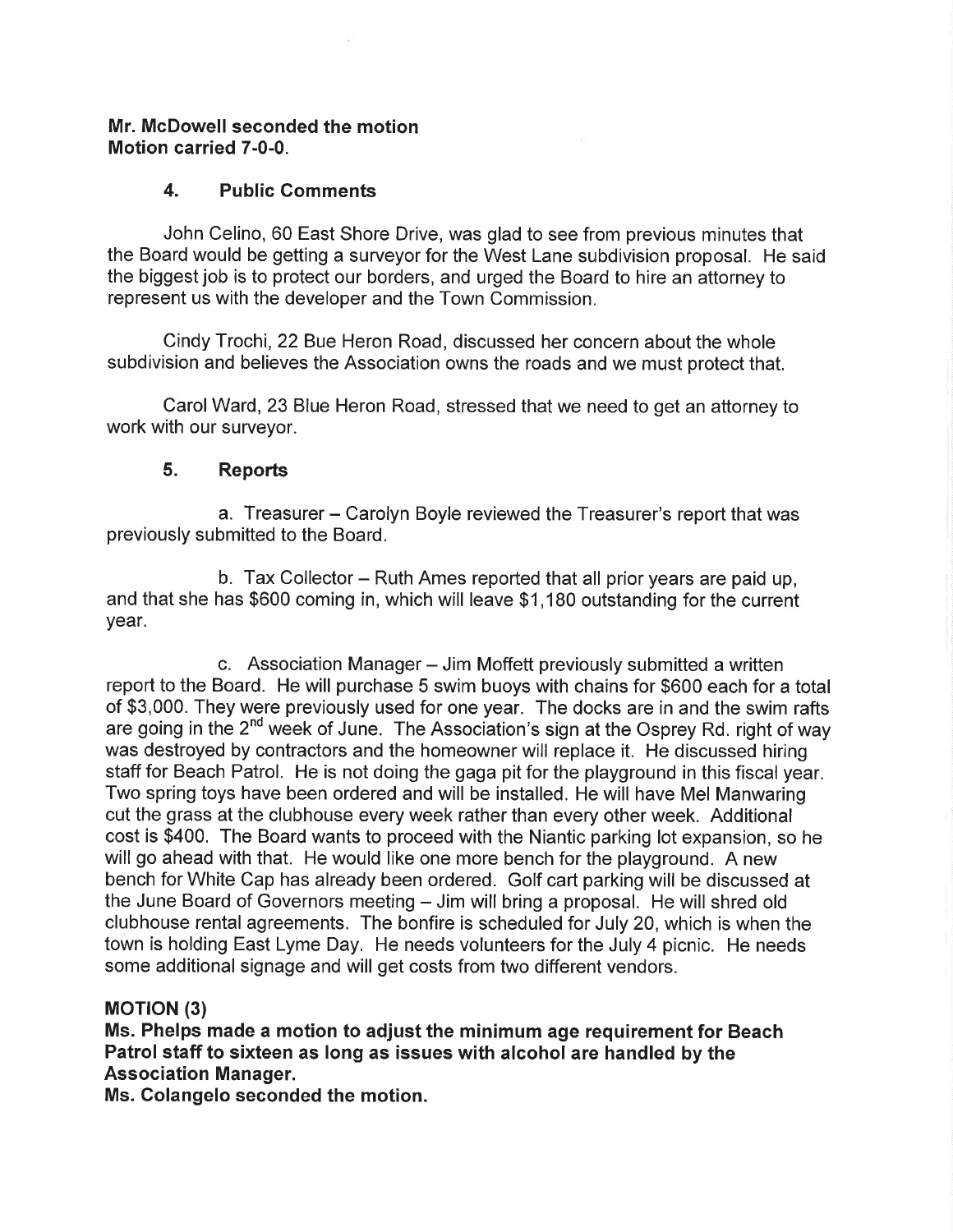Motion carried 7-0-0

Mr. McDowell made a motion that the Recreation Program counselors must be between fourteen and eighteen years of age upon date of hire. Ms. Colangelo seconded the motion. Motion carried 6-1-0

# 6. Special Committee Reports

a. Pier - Steve Beauchene said he will post the proposal on the Website The work has a guaranteed maximum cost. The contractors will be at the Annual Meeting on Saturday at 9 a.m. to present the proposal to the membership.

Board

# b. Jim Moffett prepared the Security Protocolwhich was requested by the

# **MOTION (4)**

# Mr. Beauchene made a motion to approve the Security Gamera Proposal as submitted, a copy of which is attached to these minutes. Mr. McDowell seconded the motion. Motion carried 7-0-0

c. Recreation Program – Ronnie Phelps reported that the Co-Directors are now hired and in charge. Staff has been confirmed and supplies ordered. Brochures will be available at the Annual Meeting on Saturday. There will be staff training on the 29<sup>th</sup> and Registration on the 30<sup>th</sup>. She reviewed planned fundraisers and said they are looking into on-line registration. Various forms have been reviewed and updated, and will be submitted to the Board for approval.

# 7. Special Orders

a. West Lane Proposal – Steve Beauchene reported that the Association will be using Fred Gunther to review land records and survey the Association's property on West Lane. Estimated cost is \$1,500. There was discussion on hiring an attorney.

# **MOTION (5)**

Ms. Phelps made a motion to consult a land use attorney immediately regarding the proposed subdivision on West Lane. Ms. Colangelo seconded the motion.

# Motion carried 7-0-0

b. Labor Procedures - Ms. Colangelo reported that Labor Procedures have been resolved.

# 8. New Business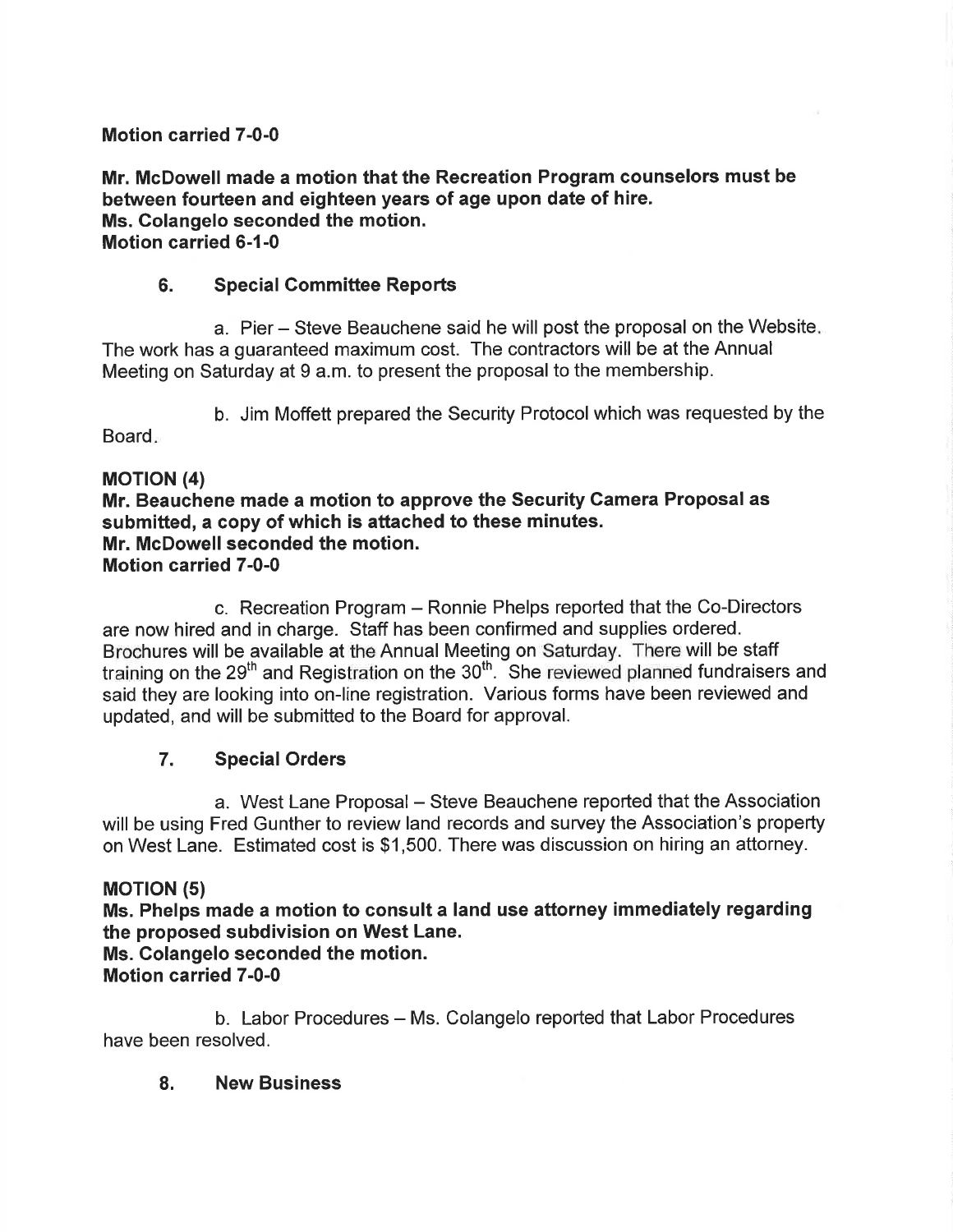## MOTION (6)

# Mr. McDowell made a motion to deny permission to build a stairway from the east side of 6 East Shore Drive attached to or across Black Point property. Mr. Beauchene seconded the motion.

#### Motion carried 6-0-1 (Mr. Johnson abstained)

a. Commercial Parking on Roads – Concern about contractors parking on roads was expressed, as there is no parking allowed. This discussion was tabled. Options will be considered and reviewed at a future meeting.

b. July 4 picnic. Jim Moffett will ask on Saturday for volunteers for the July 4 picnic.

c. Use of Clubhouse  $-$  this discussion was tabled until the next meeting.

## 9. Further Public Comments

Mary Lou Weidl, 22 Indianola Road, asked if Beach Rules apply after 5 p.m.

Colleen Chapin, 53 East Shore Drive, expressed her concern with the lack of information regarding the pier proposals and lack of sufficient notice re funding. She reviewed her previously submitted correspondence to the Board.

Jean Galati, 7 Nehantic Drive, expressed concern re the timing of the pier presentation and funding request, and also communication regarding Club start time and program details.

Bob Trocki, 22 Blue Heron Road, thinks our surveyor has to look at the area surrounding West Lane and Bond Street.

Carol Ward, 23 Blue Heron Road, wants to clarify and go back to the earliest survey on the land records, and look at restrictions on the power line easement. She also asked what guarantees we will have when the piers are done.

Mary Lou Weidl, 22 Indianola Road, asked what is the proposal and Mr. Beauchene reviewed details.

Colleen Chapin, 53 East Shore Drive, stressed her belief that membership needs more information before being asked to approve spending. She said it is a lot to digest in a short time and is concerned the mil rate is not yet known.

Cindy Trocki, 22 Blue Heron Road, expressed concerns about confidentiality of information, and was told she could give information directly to Board members.

## 10. Adjournment